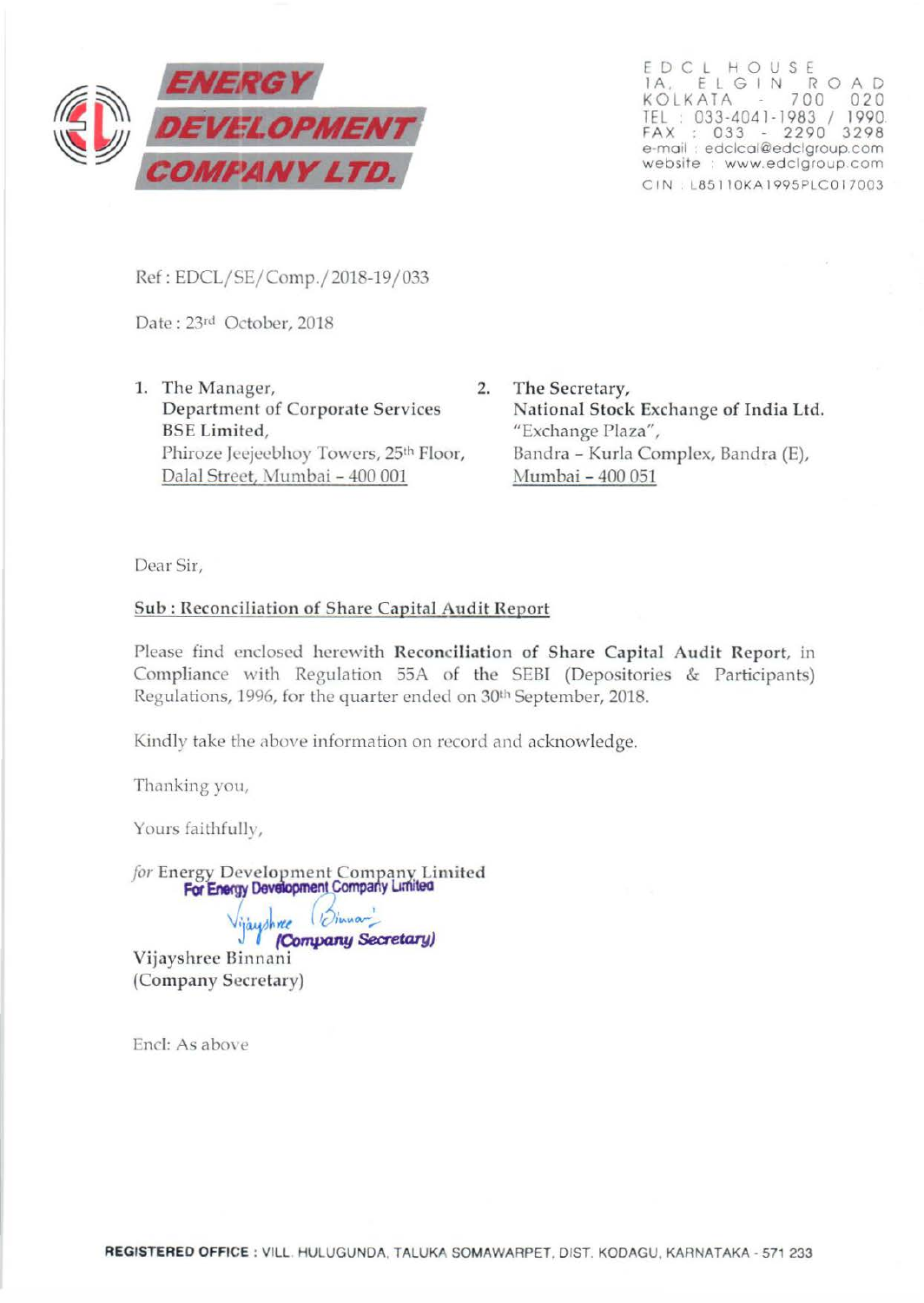P. SARAWAGI & ASSOCIATES COMPANY SECRETARIES NARAYAN! BUILDING Room No. 107, First Floor 27, Brabourne Road, Kolkata - 700 001 Phone : (0) 2210-9146, 4004-0452 (F) +91-33-2262-4788 (M) 98311-96477 e-mail : pawan.sarawagi@gmail.com. pawan@sarawagi.in website : wwwsarawagl.in

The Board of Directors Energy Development Company Limited Regd. Office : Vill - Hulugunda Taluka Somawarpet, Dist. : Kodagu Karnataka  $-571233$ 

## RECONCILIATION OF SHARE CAPITAL AUDIT REPORT FOR THE QUARTER ENDED 30TH SEPTEMBER, 2018

We have examined the Register of Members furnished by Energy Development Company Limited (hereinafter referred to as "the Company") and its Registrars and Share Transfer Agents, Niche Technologies Private Limited, for issuing the Report, in accordance with Regulation 55A of the SEBI (Depositories and Participants) Regulations, 1996 and the SEBI's Circular No. D&CC/FITTC/CIR-16/2002 dated 31<sup>st</sup> December, 2002 (as amended).

The statement of particulars for the quarter ended  $30<sup>th</sup>$  September, 2018 requires to be furnished is annexed herewith in the format prescribed by SEBl for the said Reconciliation of Share Capital Audit Report.

In our opinion and to the best of our knowledge and according to the information and explanations given to us and based on such verification as considered necessary, we hereby certify that particulars given in the Annexed Report are true and correct.



For P. SARAWAGI & ASSOCIATES **Company Secretaries** 

 $000<$ 

(P.K. Sarawagi) Proprietor Membership No. FCS 3381 Certificate of Practice No.: 4882

Place : Kolkata Date: 23rd October, 2018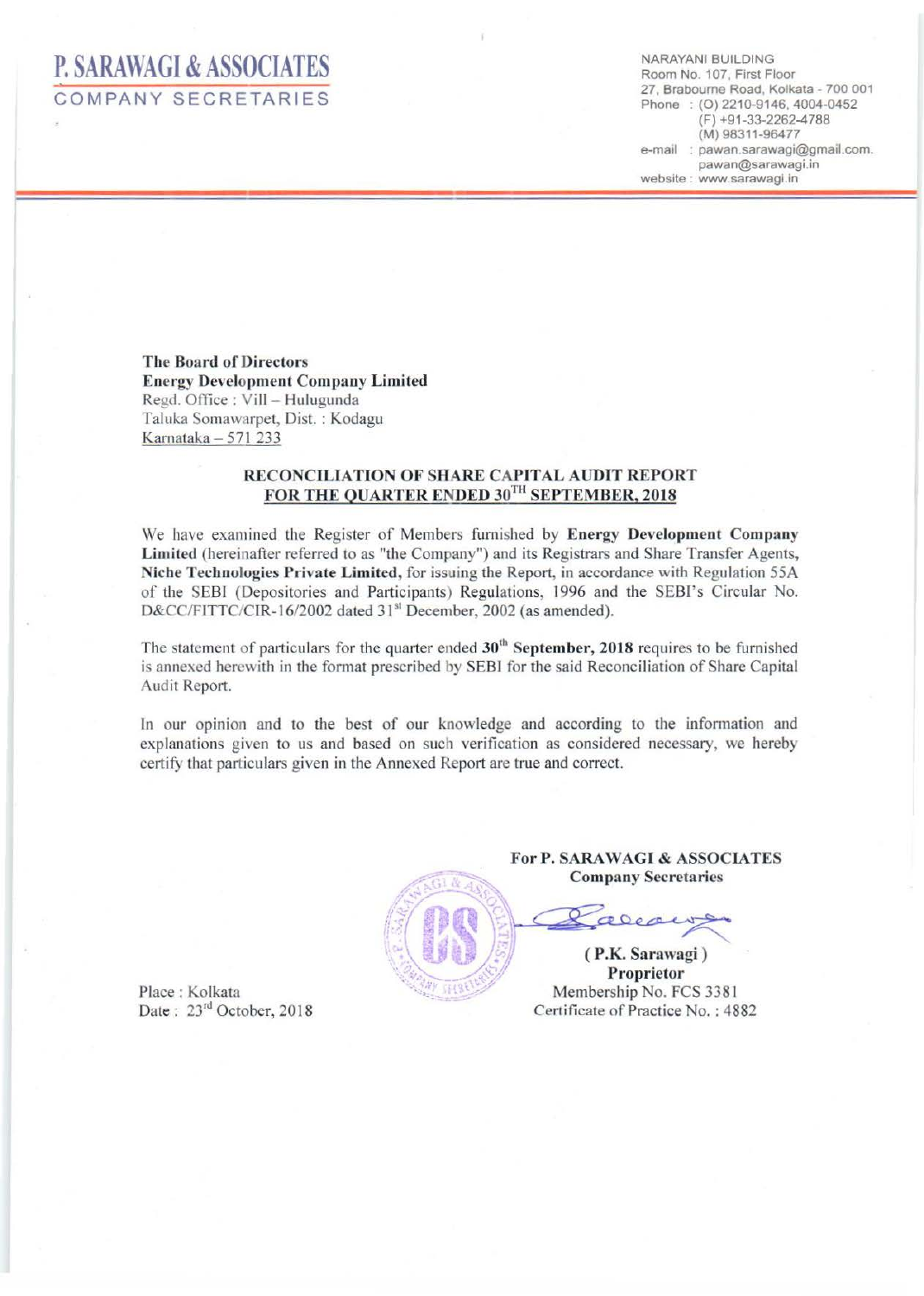## RECONCILIATION OF SHARE CAPITAL AUDIT REPORT

| 1.         | For Quarter Ended                                                                                                             | $\ddot{\cdot}$                           | 30 <sup>th</sup> September, 2018                                           |                                 |                                                                                  |  |
|------------|-------------------------------------------------------------------------------------------------------------------------------|------------------------------------------|----------------------------------------------------------------------------|---------------------------------|----------------------------------------------------------------------------------|--|
| 2.         | <b>ISIN</b>                                                                                                                   | $\ddot{\cdot}$                           | INE306C01019                                                               |                                 |                                                                                  |  |
| 3.         | Face Value                                                                                                                    | $\ddot{\cdot}$                           | Rs.10/- each                                                               |                                 |                                                                                  |  |
| 4.         | Name of the Company                                                                                                           | $\ddot{\cdot}$                           | <b>Energy Development Company Limited</b>                                  |                                 |                                                                                  |  |
| 5.         | Registered Office Address                                                                                                     | $\ddot{\cdot}$                           | Vill - Hulugunda, Taluka Somawarpet,<br>Dist.: Kodagu, Karnataka - 571 233 |                                 |                                                                                  |  |
| 6.         | Correspondence Address                                                                                                        | :                                        | EDCL House, 1A Elgin Road<br>Kolkata - 700 020                             |                                 |                                                                                  |  |
| 7.         | Telephone & Fax Nos.                                                                                                          | ÷                                        | Phone: (033) 4041-1983/1990<br>Fax No.: (033) 2290-3298                    |                                 |                                                                                  |  |
| 8.         | E-mail Address                                                                                                                | $\ddot{\cdot}$                           | secretarial@edclgroup.com                                                  |                                 |                                                                                  |  |
| 9.         | Names of the Stock Exchanges where<br>the Company's securities are listed                                                     | $\ddot{\phantom{a}}$                     | 1. BSE Limited<br>Limited                                                  |                                 | 2. National Stock Exchange of India                                              |  |
| 10.        | <b>Issued Capital</b>                                                                                                         |                                          | Number of<br>Shares<br>4,75,00,000                                         |                                 | % of Total<br><b>Issued Capital</b><br>100.00                                    |  |
| 11.        | Listed Capital (Exchange-wise)<br>(as per Company's records)                                                                  |                                          | 4,75,00,000                                                                |                                 | 100.00                                                                           |  |
| 12.        | Held in Dematerialised Form in CDSL                                                                                           |                                          | 84,78,376                                                                  |                                 | 17.85                                                                            |  |
| 13.<br>14. | Held in Dematerialised Form in NSDL<br>Physical                                                                               | ţ.                                       | 3,89,90,218<br>31,406                                                      |                                 | 82.08<br>0.07                                                                    |  |
| 15.        | Total Number of Shares (12+13+14)                                                                                             |                                          | 4,75,00,000                                                                |                                 | 100.00                                                                           |  |
| 16.        | Reasons for difference, if any, between<br>Not Applicable.<br>$\mathbb{R}$<br>10 & 11, 10 & 15 and 11 & 15                    |                                          |                                                                            |                                 |                                                                                  |  |
| 17.        | Certifying the details of changes in :<br>Nil.<br>share capital during the quarter under<br>consideration, as per table below |                                          |                                                                            |                                 |                                                                                  |  |
|            | Applied/<br>Not<br>exchanges<br>No. of<br>applied<br>Particulars*<br>for listing<br>Shares                                    | Listed on<br>stock<br>(specify<br>names) | Whether<br>intimated<br>to CDSL                                            | Whether<br>intimated<br>to NSDL | In principal<br>approval<br>pending for<br>stock<br>exchanges<br>(specify names) |  |

\* Rights, Bonus, Preferential lssue, ESOPs, Amalgamation, Conversion, Buyback, Capital Reduction, any other (to specify)

Energy Development Company Limited